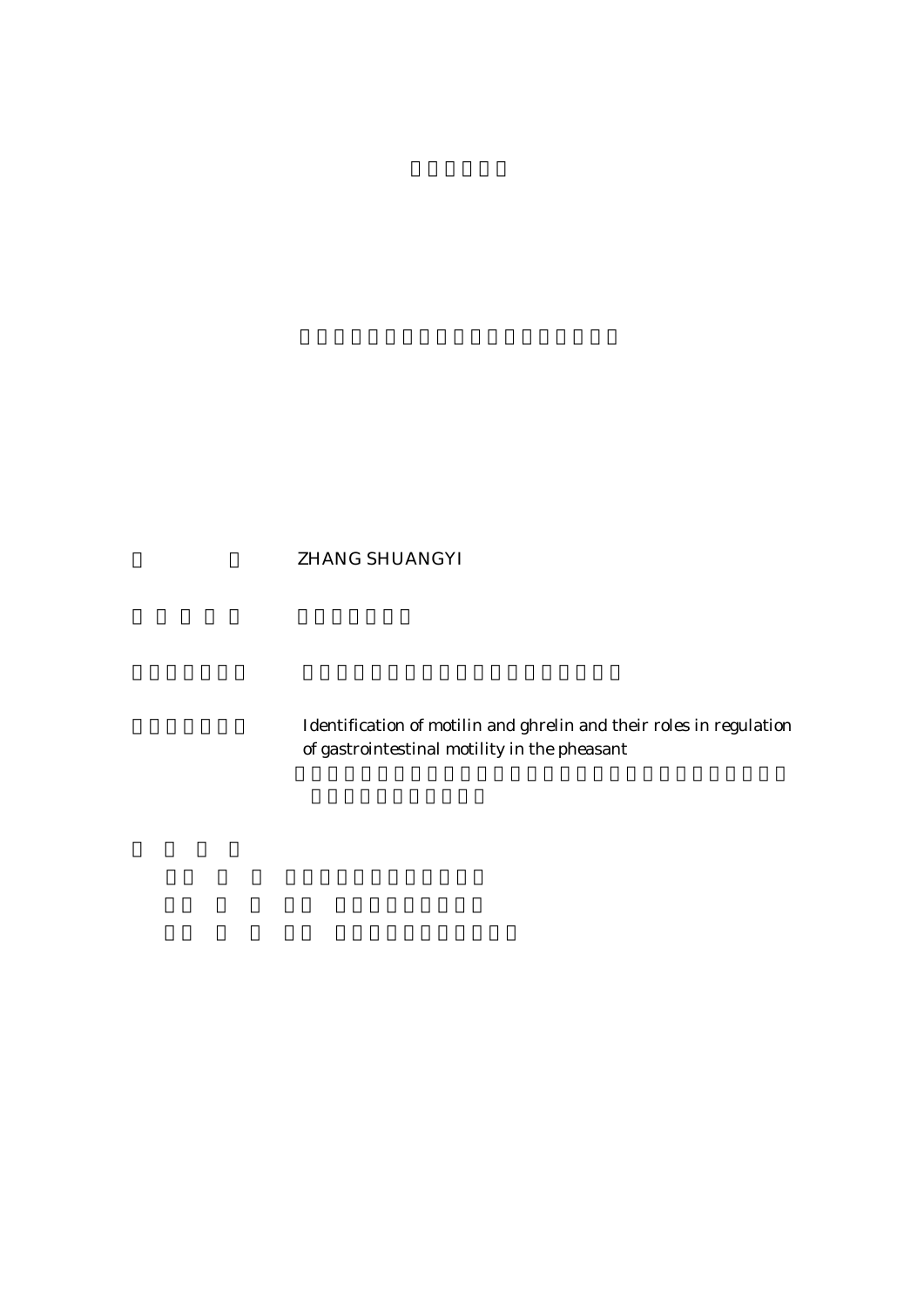## **IDENTIFICATION OF MOTILIN AND GHRELIN AND THEIR ROLES IN REGULATION OF GASTROINTESTINAL MOTILITY IN THE PHEASANT**

Rakuno Gakuen University Graduate School of Veterinary Medicine

Department of Veterinary Medicine

Laboratory of Veterinary Pharmacology

## Shuangyi Zhang

Motilin, a 22-amino-acids peptide hormone, plays a physiological role in the regulation of gastrointestinal (GI) motility in several mammals through activating the motilin receptor (MLNR, GPR38) located on enteric neurons and smooth muscle cells. Motilin is thought to be an endogenous regulator of phase III activity of the interdigestive migrating motor complex in the stomach of humans, dogs and house musk shrews. The presence of the motilin system (motilin and MLNR) has been reported in some birds (chickens and quails), but it has not been investigated extensively in reptiles, amphibians and fish. In birds, motilin is able to cause contraction of the GI tract in a region-dependent manner (small intestine  $>$  proventriculus  $\gg$  crop and colon) and mediates the rhythmic oscillatory complexes observed in the small intestine in fasting periods of chickens. Motilin has been also proposed to be a GI motility-regulating hormone in the avian GI tract. However, a study using different species is needed to understand the function of motilin in the regulation of GI motility in birds because previous studies have only been conducted in chickens and quails.

Ghrelin, a natural ligand for growth hormone secretagogue receptor 1a (GHS-R1a), has been identified in the gastric mucosa of mammals and non-mammals and has been shown to be a gut peptide with multiple functions including regulation of growth hormone (GH) release, glucose homeostasis, food intake, endocrine and exocrine pancreatic functions, cardiac function and regulation of GI motility. Since ghrelin shows structural homology with motilin and GHS-R1a shows structural homology with MLNR and both peptides are thought to be derived from the same ancestor gene, the GI motility stimulatory action of ghrelin has been investigated in humans and some experimental animals including rodents. Although there are some species-related differences in the actions of ghrelin on GI motility, ghrelin is also thought to be a GI motility-regulatory peptide. In chickens, it was found that ghrelin causes contraction in the crop, proventriculus and colon through the activation of GHS-R1a. However, ghrelin did not cause any contraction in the GI tract of Japanese quails despite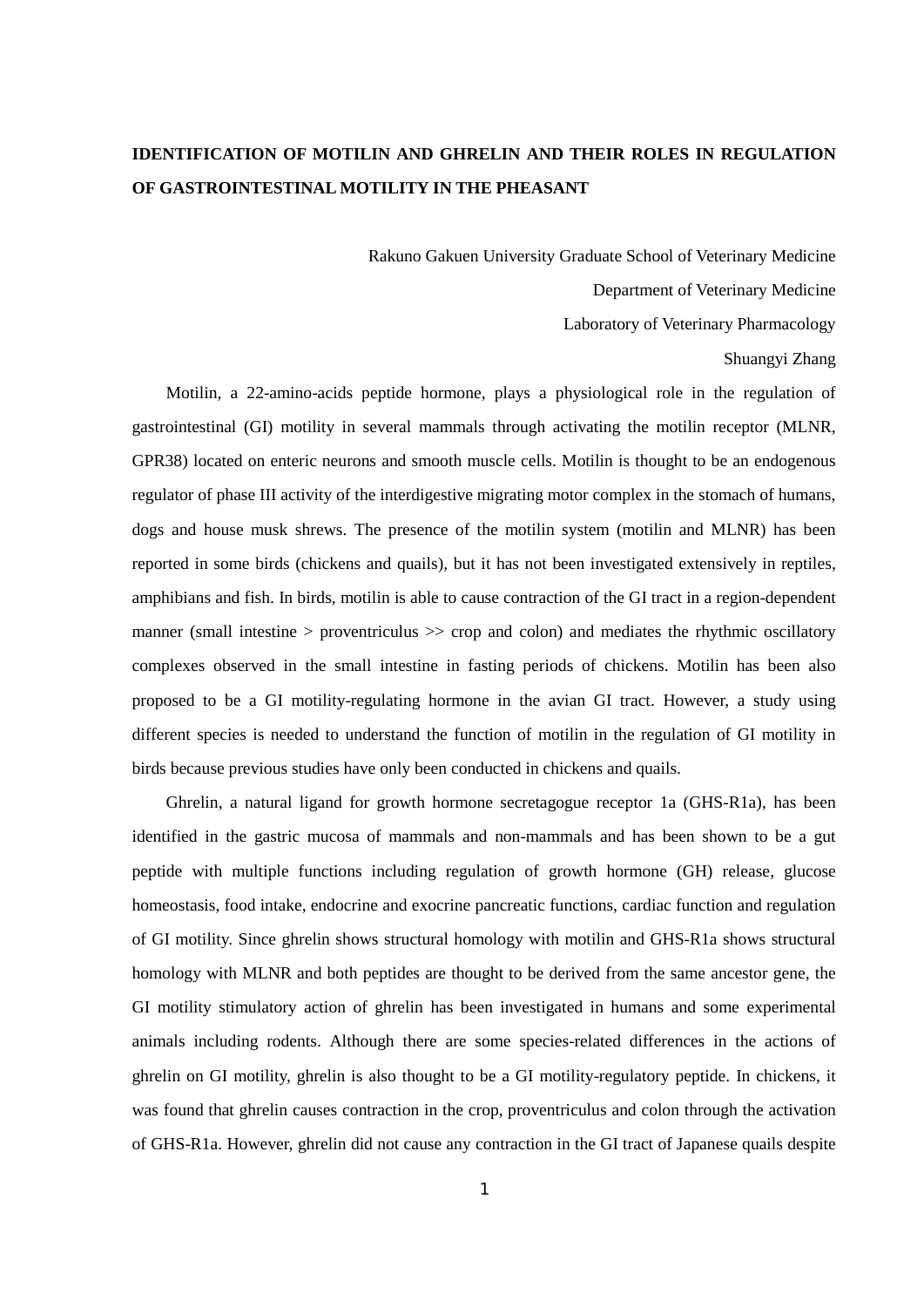the fact that GHS-R1a mRNA is expressed in the GI tract. Due to the contrastive actions of ghrelin in the chicken and quail GI tracts, examination of the effects of ghrelin on GI contractility in other avian species is needed to determine the general actions of ghrelin on contractility of the avian GI tract.

In the present study, the pheasant (*Phasianus colchicus versicolor*) was selected as another avian species because pheasants belong to the same order *Galliformes* that chickens and quails belong to and it would be possible to compare the actions of motilin and ghrelin among closely related species. First, the primary structures of motilin and ghrelin in the pheasant were determined by molecular cloning. Then the effects of motilin and ghrelin and their interaction were examined in isolated GI strips of the pheasant.

In chapter 1, the background and objective of the study are introduced.

In chapter 2, identification of the motilin gene in the pheasant by molecular cloning and the actions of motilin on contractility of GI strips examined *in vitro* are described. Molecular cloning indicated that the deduced amino acid sequence of the pheasant mature motilin was a 22-amino-acid peptide, FVPFFTQSDIQKMQEKERIKGQ, and the gene was expressed mainly in the small intestine (duodenum, jejunum and ileum). The expression levels in other regions of the GI tract and in the brain, heart, lung and liver were very low. In *in vitro* studies using pheasant GI strips, chicken motilin and pheasant motilin caused contraction of the proventriculus and small intestine with almost the same affinity, whereas the crop and colon were almost insensitive. The ranking order of contraction was ileum = jejunum = duodenum > proventriculus >> crop = colon. Human motilin, but not erythromycin (an MLNR agonist), caused contraction of the pheasant small intestine, but a high concentration was needed for human motilin. The ranking order of motilin peptides in the pheasant small intestine (pheasant motilin=chicken motilin>human motilin) was different from that in the rabbit duodenum (human motilin> pheasant motilin=chicken motilin). Chicken and pheasant motilin-induced contractions in the proventriculus and ileum of the pheasant were not inhibited by the mammalian MLNR antagonists GM109 and MA2029. These results indicated that the MLNR structure in pheasants is different from that in rabbits (mammals). Neither atropine (a cholinergic muscarinic receptor antagonist) nor tetrodotoxin (a neuron blocker) inhibited the responses to chicken and pheasant motilins in the ileum, but both drugs decreased the responses to motilin in the proventriculus, suggesting that the contractile mechanism of motilin in the proventriculus was neurogenic, different from that in the small intestine (myogenic). These results suggested that motilin is widely present in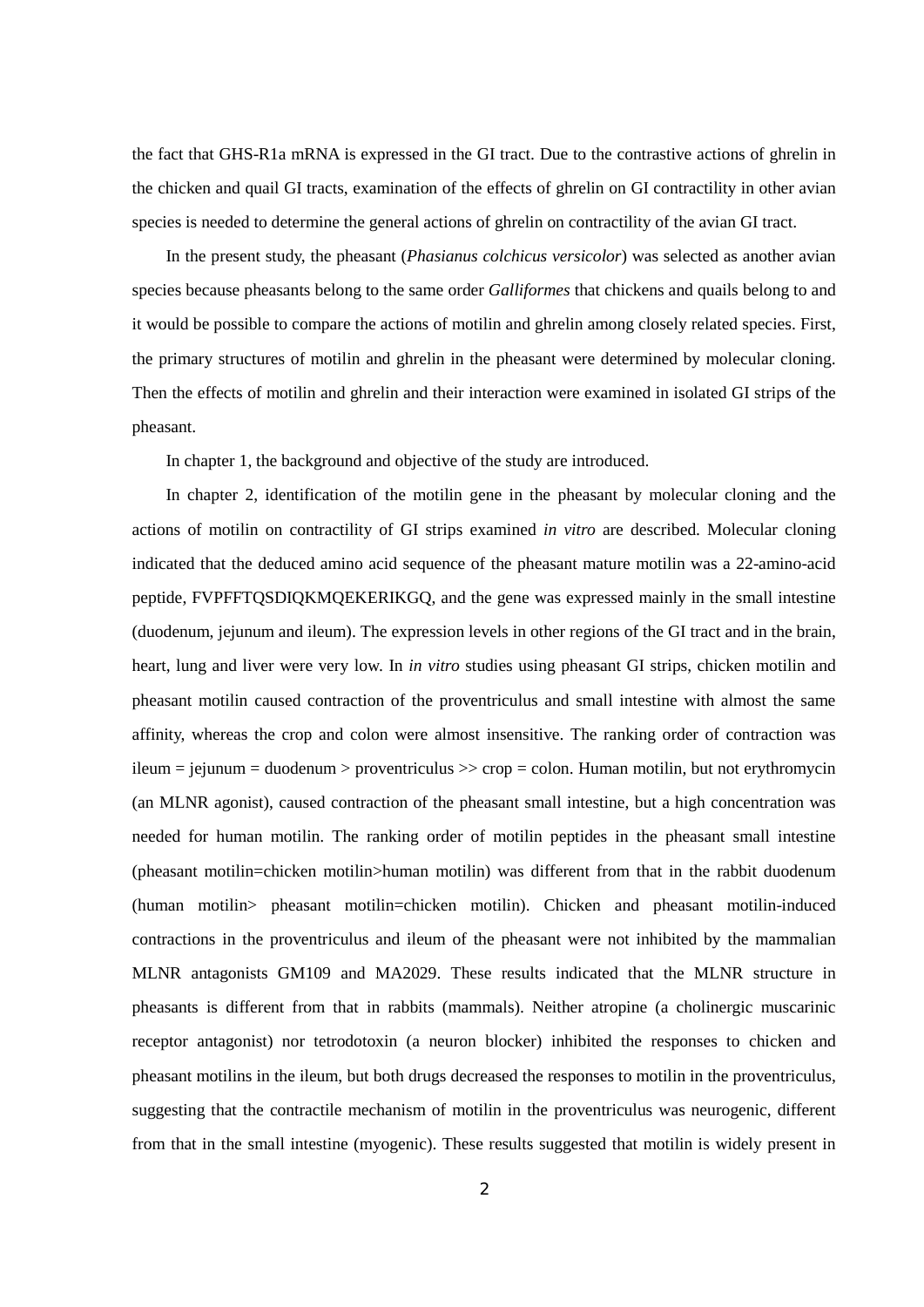the small intestine of avian species and causes contraction of the GI tract in a region-dependent manner. The highest responsiveness to motilin in the small intestine suggests that motilin is a GI motility-regulating hormone and that the small intestine is a main target organ of motilin in birds.

In chapter 3, identification of the ghrelin gene in the pheasant proventriculus by molecular cloning and the actions of ghrelin on contractility of GI strips examined in an *in vitro* experiment are described. Molecular cloning indicated that the deduced amino acid sequence of the pheasant mature ghrelin was a 26-amino-acid peptide, GSSFLSPAYKNIQQQKDTRKPTGRLH, and ghrelin was localized mainly in the proventriculus as in other avian species. Ghrelin-immunopositive cells were detected in the mucosal layer of the proventriculus, and their shape was a round, closed type. They were stained by a specific antibody for decanoyl ghrelin but not by a specific antibody for octanoyl ghrelin. Ghrelin-immunopositive cells were also detected in the duodenum by an antibody for unacylated ghrelin but not by antibodies for octanoyl ghrelin and decanoyl ghrelin. Chicken ghrelin, quail ghrelin and rat ghrelin (1 μM) did not cause contraction in any regions of the pheasant GI tract. A comparison of the effects of ghrelin in three different avian species (chicken, quail and pheasant) suggests that there is species-dependent variation in the responses to ghrelin. Although ghrelin-sensitive (chicken) and ghrelin-insensitive (quail and pheasant) groups were identified in avian species, the physiological meaning for different actions of ghrelin in the GI tract was not clarified in this study.

Since an interaction of ghrelin and motilin has been reported in dogs and house shrews, the interaction of the two peptides was also examined in the pheasant GI tract. The chicken motilin-induced contraction was not modified by ghrelin pretreatment, and ghrelin also did not cause any contraction in the presence of motilin, suggesting that there was no interaction between the two peptides in the pheasant GI motility.

In conclusion, motilin and ghrelin were shown to be present in the pheasant. A contraction study indicated that motilin caused contraction of the pheasant GI tract in a region-dependent manner similar with chickens and quails. However, ghrelin was ineffective, indicating that ghrelin-related modulation of GI motility that is observed in chickens might not be common in avian species. Taken together, the results suggested that motilin might be a common regulator of GI contractility, especially in the small intestine of birds. However, further studies using avian species other than chickens, quails and pheasants are needed to determine the general physiological roles of motilin and ghrelin in the avian GI tract.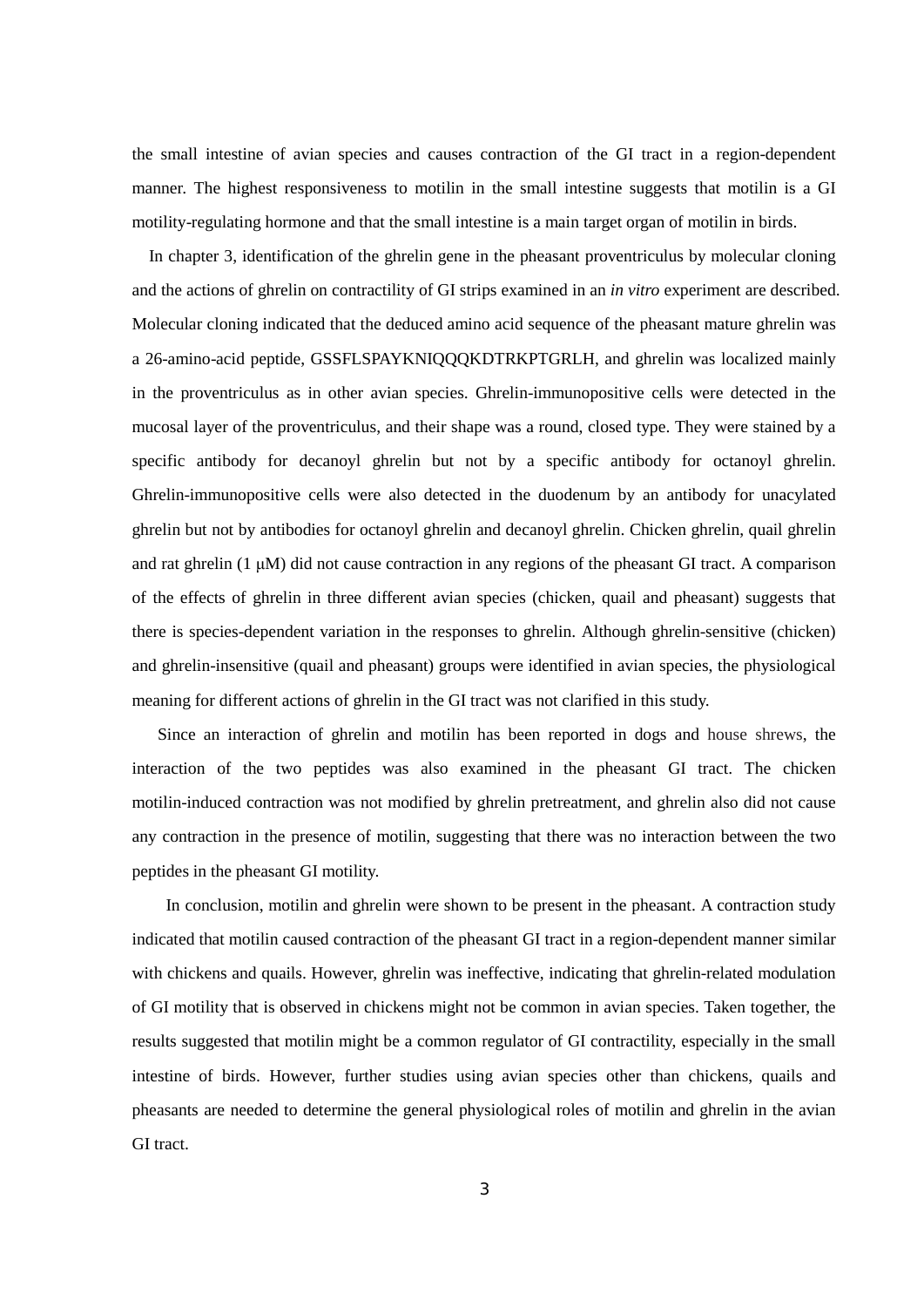

mediator

 $12 \t22$ (FVPFFTQSDIQKMQEKERIKGQ)

 $1\quad2$  $12$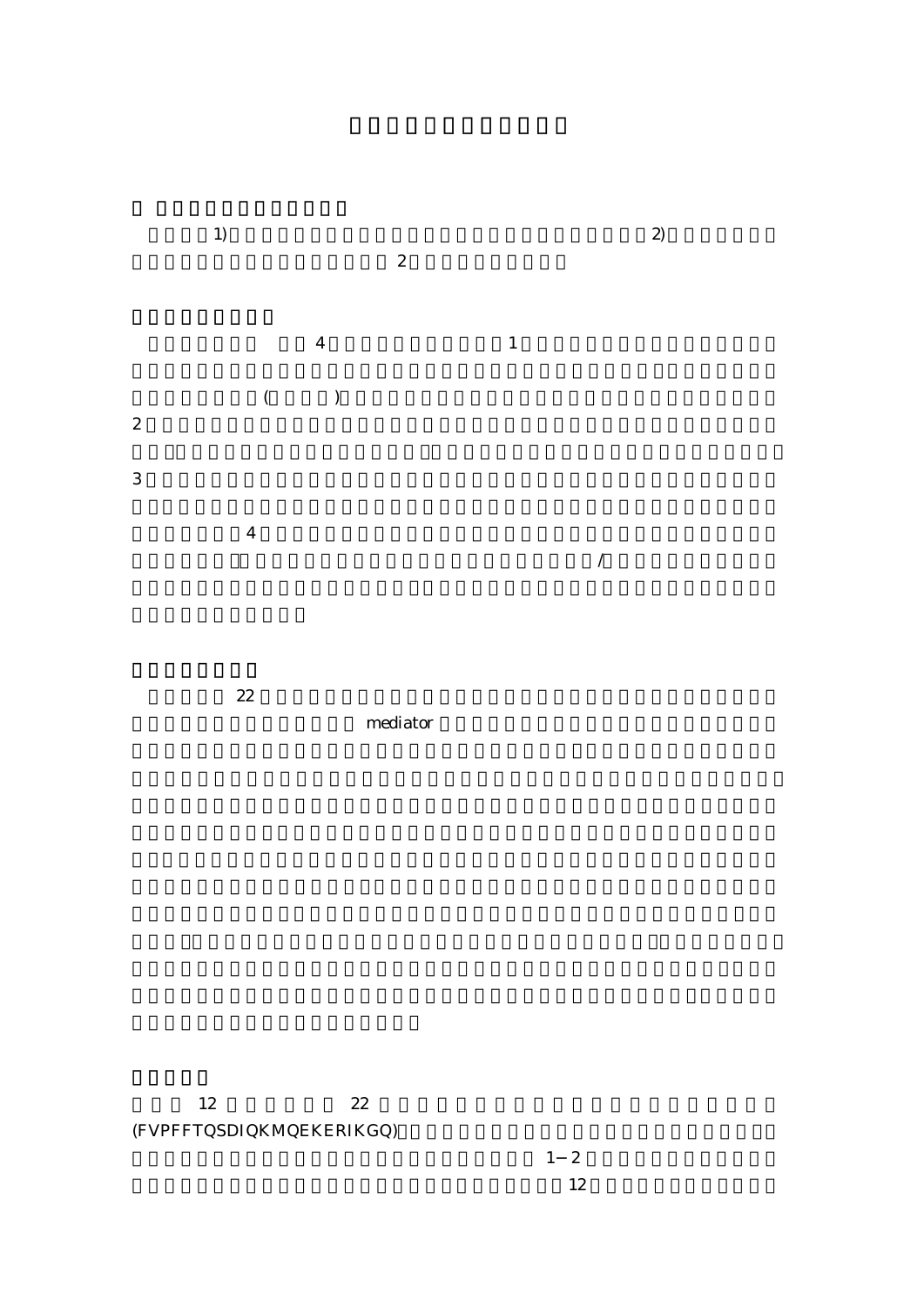GM109, MA2029

## GSSFLSPAYKNIQQQKDTRKPTGRLH 1-7 GSSFLSP

 $3$ 

 $3$ 

**in vitro** example in vitro the view  $\frac{d}{dt}$ 

Zhang S, Okuhara Y, Iijima M, Takemi S, Sakata I, Kaiya H, Teraoka H, Kitazawa T. Identification of pheasant ghrelin and motilin and their actions on contractility of the isolated gastrointestinal tract. Gen Comp Endocrinol. 2020; 285: 113294. doi: 10.1016/j.ygcen.2019.113294.

3 FA 2